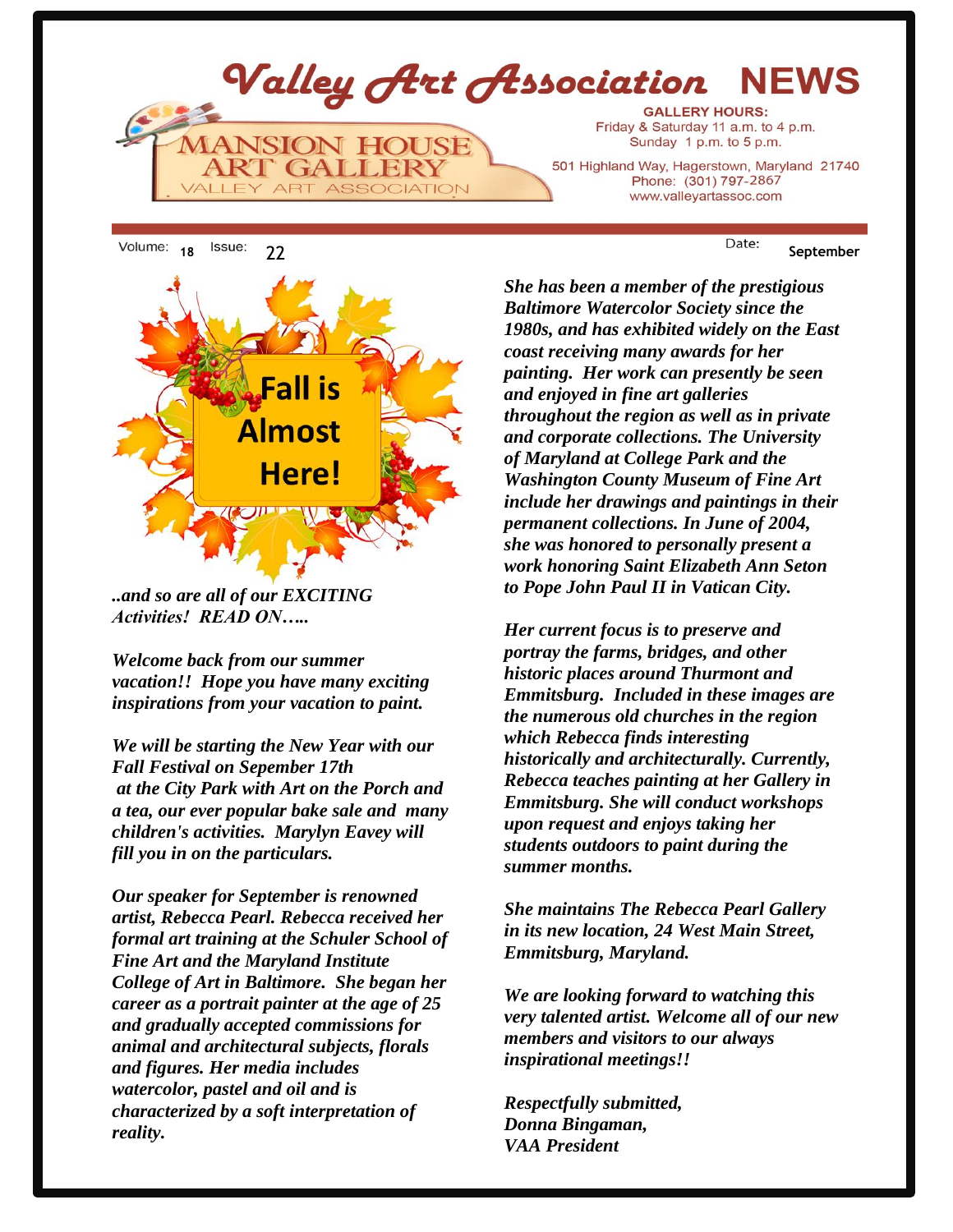#### **Membership News**

#### **Fall Festival**

#### **The date of the Fall Festival—Saturday, September 17, 2016 10am-4pm, is rapidly approaching!**

**The Fall Fest Committee has met and is working on getting things lined up. We will be having a complimentary tea inside the Mansion House during the day as well as an all member bake sale. We are asking all members to provide a baked item, portioned into plastic bags or saran wrap and marked with a \$1.00 or more amount. This worked extremely well at the Blues Fest and the club earned a good sum of money. All baked goods should be brought to the Mansion House before 11:00 am on September 17th. If the items do not need refrigeration, they can be brought in on Friday.**

**Liz Altman has graciously agreed to handle the children's activities again this year. She needs three volunteers to assist with painting and printing. We have decided not to do the clay table as it is extremely messy and difficult to clean up. Cider and cookies will be provided for the children as we have in the past. If you are willing to volunteer to work with the children, please call Marilyn Eavey at 301-393-8512 as soon as possible.**

**Please call Marilyn Eavey at 301-393-8512 if you will be setting up on the porch so we have an idea of how many to expect. This is a great opportunity to show some of your work and to work among friends for the day.**

**Please come out and support Valley Arts as well as enjoying a day in the park where there will be activities for all ages.**

**The activities include: Members painting on the porch; Children's art activities include painting and printing.**

**1. Artists painting on the porch: PLEASE join us to paint on the porch. If there happens to be more demand than space, we will need to limit it to the right and left sides of the door to the porch because we will need the north and south ends of the porch for tables for kids' arts and crafts.**

**2. Cider and cookies between 1:00 and 3:00**

**By the way, the festival will feature a community art project. In the pavilion down below the Mansion House, an artist will have prepared 4x8 sheets of plywood for kids and adult visitors to paint. The finished sheets will be mounted and displayed as a temporary (1 yr) installation at the park end of the art walk (Hagerstown Cultural Trail) now under construction.)**

#### **Artists' Call**

**We are now hanging our art for sale at Maloos Restaurant at Park Circle. Everyone is invited to contact Marilyn Eavey at 301-393-8512, The owner likes landscapes, seascapes, portraits and that type of work. She prefers not to have animals, civil war items or bar related items (like pool players, etc.) Submissions must have your business card on the back and a VAA card on the front with the price and for safety sake, write your name, the name of the painting and the cost on the back of the painting. We try to take a fairly large variety of paintings so Marylou can make a choice as to what goes on the wall. Not every submission may be used and should not be considered a rejection. Please stop by and see our first hanging and support Maloos by having lunch or dinner.**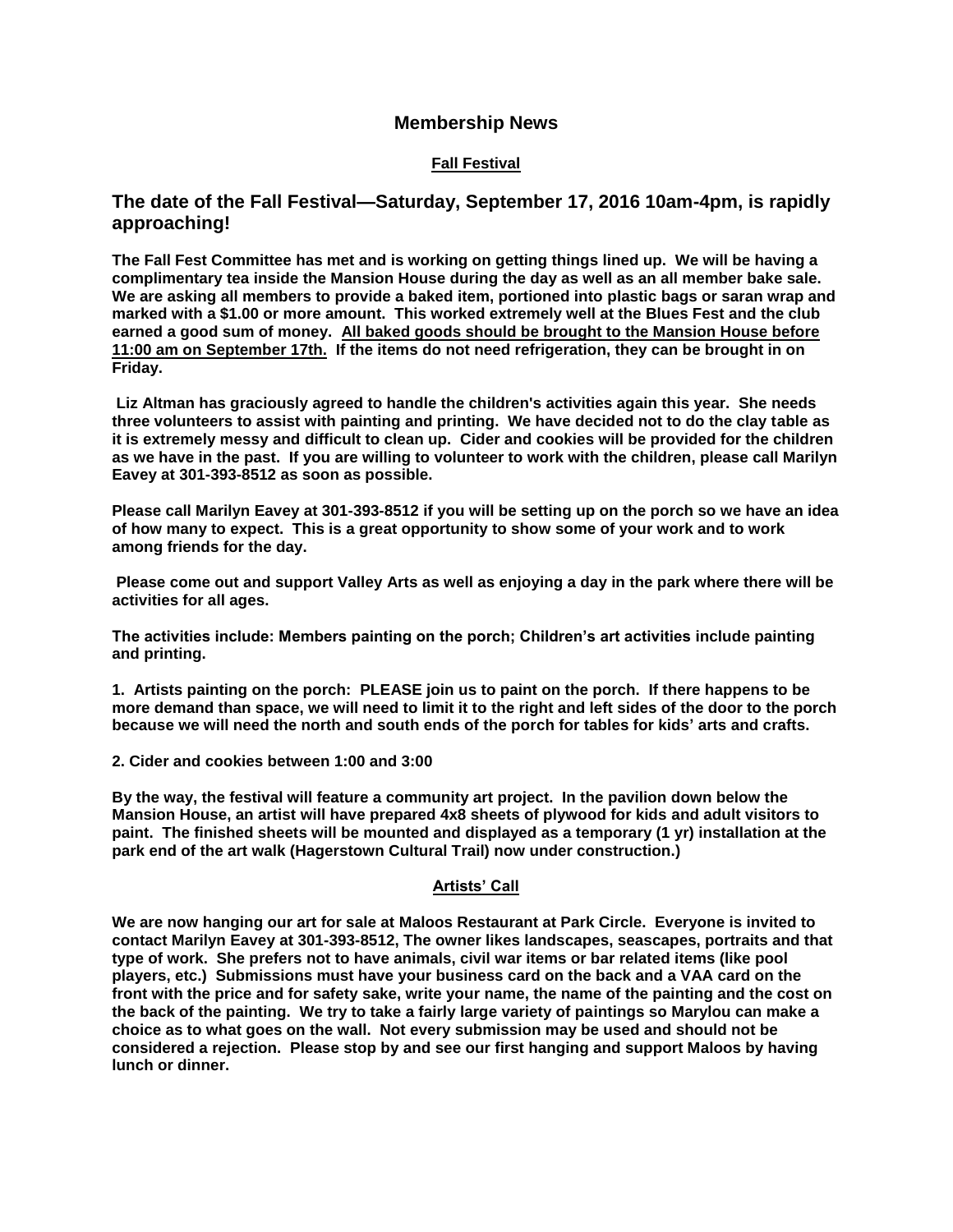#### **Blue Star Museum**

**Lucy registered us as a Blue Star museum (for veterans.) She would like docents to ask visitors to sign in and Lucy can report them for a count that Maryland tracks.** 

#### **North Gallery News**

**A short business meeting to complete the election of officers for the FY 2017 operational year preceded the June gathering of the Valley Art Association. After establishing that a quorum was present, motion was made to accept the following slate of officers, which will complete the roster of officers for FY 2017: Vice President – Hal Mason; Corresponding Secretary – Carol Wilks; Treasurer – Elaine Wolfe. The motion was seconded by Donna Bingaman, and the proposed slate of officers was accepted with a majority vote by a show of hands.**

**Retiring president, Marjorie Tressler, handed to gavel to the incoming president, Donna Bingaman, who presented Marjorie with a card signed by the membership and a white rose plant for all her work on behalf of the organization.** 

**The business completed, the formal meeting was adjourned and the members enjoyed a potluck picnic on the porch, with chicken and drinks provided by Valley Art, and delicious side dishes and desserts furnished by the members. Valley Art would like to thank Marian Bielobocky for donating handcrafted jewelry to Valley Art at the Mansion House to use as a fundraiser. It is lovely and has generated money for the treasury.**

**NOTICE: Because of BB&T's more convenient locations, The Valley Art Association has moved its bank account to BB&T beginning in FY 2017 (July !, 2016-June 30, 2017.) It you are holding a Valley Art Association check from The Columbia Bank in Hagerstown, please process it as soon as possible. Thanks**

**Exhibiting members shall take responsibility for cataloging the items they place at the Mansion House, and shall maintain a list of their items at the desk in the place designated. Each shall also have a folder for receipts of any sales.** 

**Participation in the North Gallery shows gives all of our members plenty of opportunities to show their work and take an active part in the Valley Art Association. Please refer to the list of All Member Shows in this newsletter. Your support will continue to be greatly appreciated.**

#### **Shrink-Wrapped Two Dimensional Artwork**

**The conditions above apply to shrink-wrapped artwork with the following additional provisions. Each member will be limited to 5 shrink-wrapped items at a time (sold pieces may be replaced), and they will be placed in designated Valley Art shrink-wrap bins. Because of space limitations, individuals may not bring in their own bins unless asked by the Gallery Director to contribute one as one of the common, shared bins.**

**(See Opening and Closing Dates under North Gallery Shows)**

#### **Hanging Miniatures**

**To all members that are interested in hanging miniatures on the miniature rack, there will be a small fee. Contact Marilyn Eavey for details.**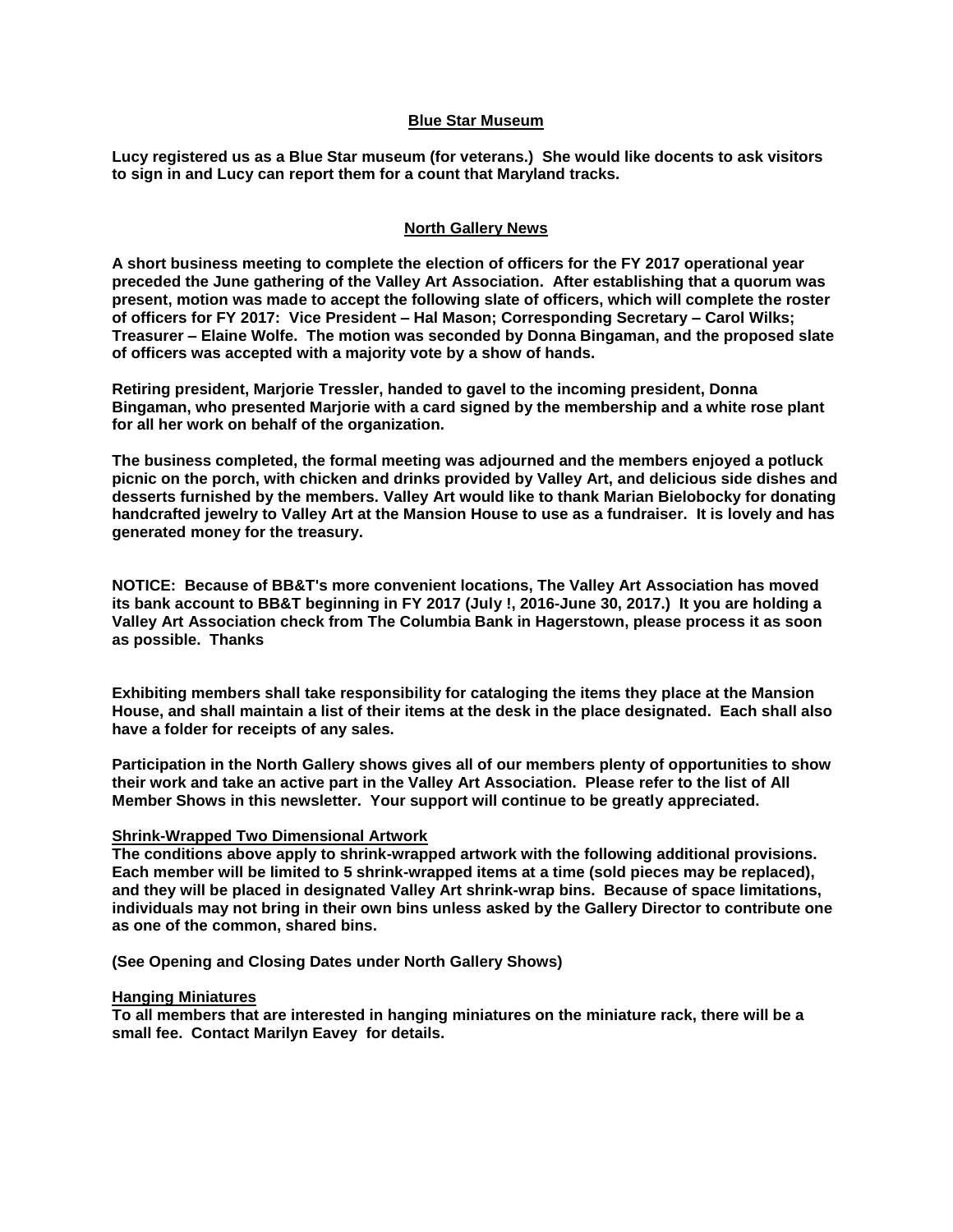## **2016 – 2017 Shows**

| <b>Month</b>                                | <b>Opening Closing</b> |          | <b>Title / Exhibitor</b>                                                     | Drop off Pick up<br>date | date     |
|---------------------------------------------|------------------------|----------|------------------------------------------------------------------------------|--------------------------|----------|
|                                             |                        |          |                                                                              |                          |          |
| August,<br>2016                             | 7/29/16                | 8/28/16  | <b>Tamara Hoffman</b>                                                        | 7/26/16                  | 8/29/16  |
| September, 9/2/16<br>2016                   |                        | 9/25/16  | Thom Tholen                                                                  | 8/30/16                  | 9/26/16  |
| October,<br>2016                            | 9/30/16                | 10/30/16 | <b>Potomac River</b><br><b>Artists Guild</b><br>(PRAG)                       | 9/27/15                  | 10/31/16 |
| November, 11/4/16<br>2016                   |                        | 11/27/16 | <b>Sherry Kemp</b>                                                           | 11/1/16                  | 11/28/16 |
| December, 12/2/16<br><b>January</b><br>2017 |                        | 1/29/17  | Winter all member<br>show                                                    | 11/29/16                 | 1/30/17  |
| February,<br>2017                           | 2/3/17                 | 2/26/17  | <b>All Member show -</b><br>Just Monkeyin'<br><b>Around</b>                  | 1/25/17                  | 2/26/17  |
| March,<br>2017                              | 3/3/17                 | 3/26/17  | Open (for individual 2/28/17<br>solo show)                                   |                          | 3/28/17  |
| <b>April, 2017</b>                          | 3/31/17                | 4/30/17  | <b>Just Ducky (all</b><br>member show)                                       | 3/22/17                  | 4/30/17  |
| May, 2017                                   | 5/5/17                 | 5/28/17  | <b>VAA Teacher -</b><br><b>Student show,</b><br>Reception 5/7/17.<br>$2 - 4$ | 4/26/17                  | 5/28/17  |
| <b>June, July</b><br>2017                   | 6/2/17                 | 7/30/17  | <b>Just Chillin' (all</b><br>member show)                                    | 5/24/17                  | 7/30/17  |

#### **Inspiration Tuesdays**

**Dates: Continuous Day: Tuesday Time: 10am-2pm Location: Mansion House Tuition: Free. Marjorie Tressler is facilitating a weekly painting session in oil, acrylic, watercolor or mixed media for intermediate and advanced painters each Tuesday. These sessions are free and open to all members of the VAA. The artists share ideas, experiences, knowledge and use of materials. There are some critiques, but most of all, inspiration. The artists supply their own materials, still life set-ups and resource photographs, etc. The only requirement is that the artist needs to be self-motivated and able to work independently. For more information or to sign up, please contact Marjorie at 717-762-6791 or [marjorietressler@comcast.net.](mailto:marjorietressler@comcast.net)**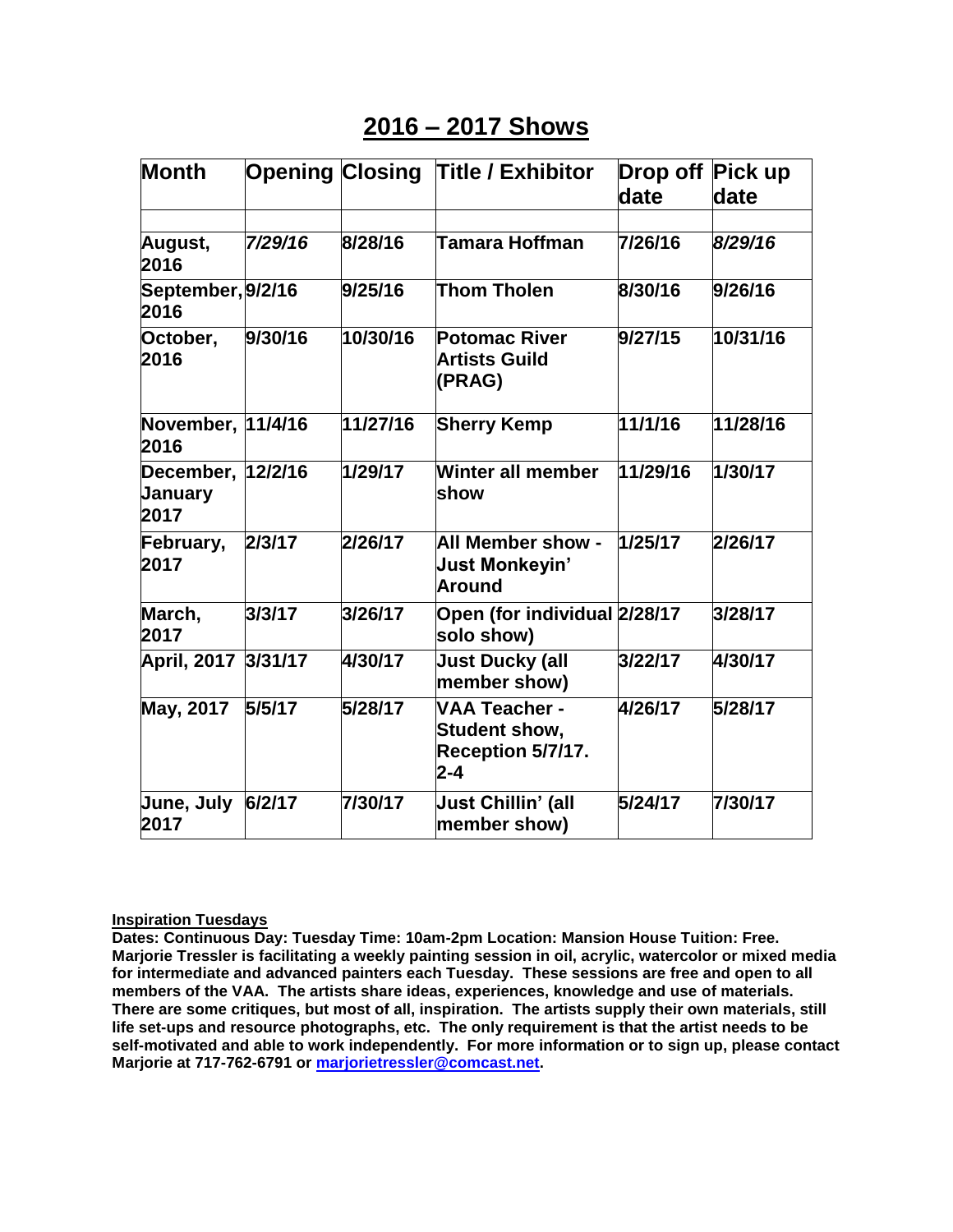#### **Wednesday Night Art Class**

**Marjorie Tressler is conducting a painting class for both oil and acrylic painters the first and third Wednesday nights each month from 6:30 pm - 9:00 pm.**

**Location:Mansion House Art Center. Tuition is 65.00 for 6 classes. Classes are continuous and will be for all painting levels. Each student gets individual attention and is encouraged to work on any subject they are interested in and wish to paint. The class is very unique where the students are taught in a very friendly and relaxed atmosphere with fun conversations, where everyone is enjoying the experience of creating a beautiful painting. The only requirement is for students to provide their own painting materials, table or floor easel.**

**For more information please contact Marjorie at 717-762-6791 or [marjorietressler@comcast.net.](mailto:marjorietressler@comcast.net)**

#### **Wednesday Art Group**

**The Wednesday Art Group invites you to join us. We meet every Wednesday from 10am to 2pm. Bring your lunch and paints, any medium. For more information call Audrey Mentzer at 301-739- 8112 or Ruth Peyton at 301-223-8688.**

#### **Destination Arts, Waynesboro**

**This is a news flash to our members for an opportunity to visit and maybe consider showing their work at Destination Arts in Waynesboro. Destination Arts continues with 5 permanent galleries and more in the works!!! "Gallery 50", the Arts Alliance's flagship gallery, has maintained a following featuring: Wind Down Fridays with music and Uncorked Inspiration Paint nights. Artists demo every Thursday with Marjorie Tressler and music every weekend at Gallery 50. Also, there are writers' and song writers' forums once a month. With over 80 artists and artisans represented in Gallery 50, it is joined by 42 West Arts, a co-op gallery with 17 artists; The Ceramic Center, a coop of potters; and Through the Lens and Beyond plus Gallery 20. Hours of operation are: Thursday 1-4pm, Friday 5-8pm, Saturday 12-6pm, and Sunday 1-4pm. For more information, contact Gallery 50 Curator, Marjorie Tressler at [marjorietressler@comcast.net.](mailto:marjorietressler@comcast.net)**

#### **The Artist Connection—Gallery 50 --next date Sept. 12, 2016 6:30-8:30**

**Marjorie Tressler Gallery 50's curator and gallery director, is facilitating a new group for all artists/artisans, musicians and authors called "The Artist Connection." This gathering gives all artists a chance to come together once a month on every second Monday from 6:30 - 8:30 pm in Gallery 50 located at 50 West Main Street Waynesboro, PA. After just 3 gatherings the object of the Artist Connection has expanded into a group of artists representing all of the arts. Artists now have the opportunity to share ideas, discuss art and the newest techniques they have learned and or using, new songs, and books they are working on, sharing news of regional shows, mentoring younger artists and generally giving inspiration to each other. Artists, if they so choose, will be encouraged to bring in their latest art project and we will provide easels and tables ready for your work to be displayed on for all in attendance to enjoy.** 

**There is no cost or dues. This is not a club, but an opportunity for artists to come together and connect. Thanks to everyone who attended our last gatherings and am looking forward to seeing you again!!!** 

**For more information contact either Marjorie at 717-762-6791 or email marjorietressler@comcast.net to let us know if you interested in attending.**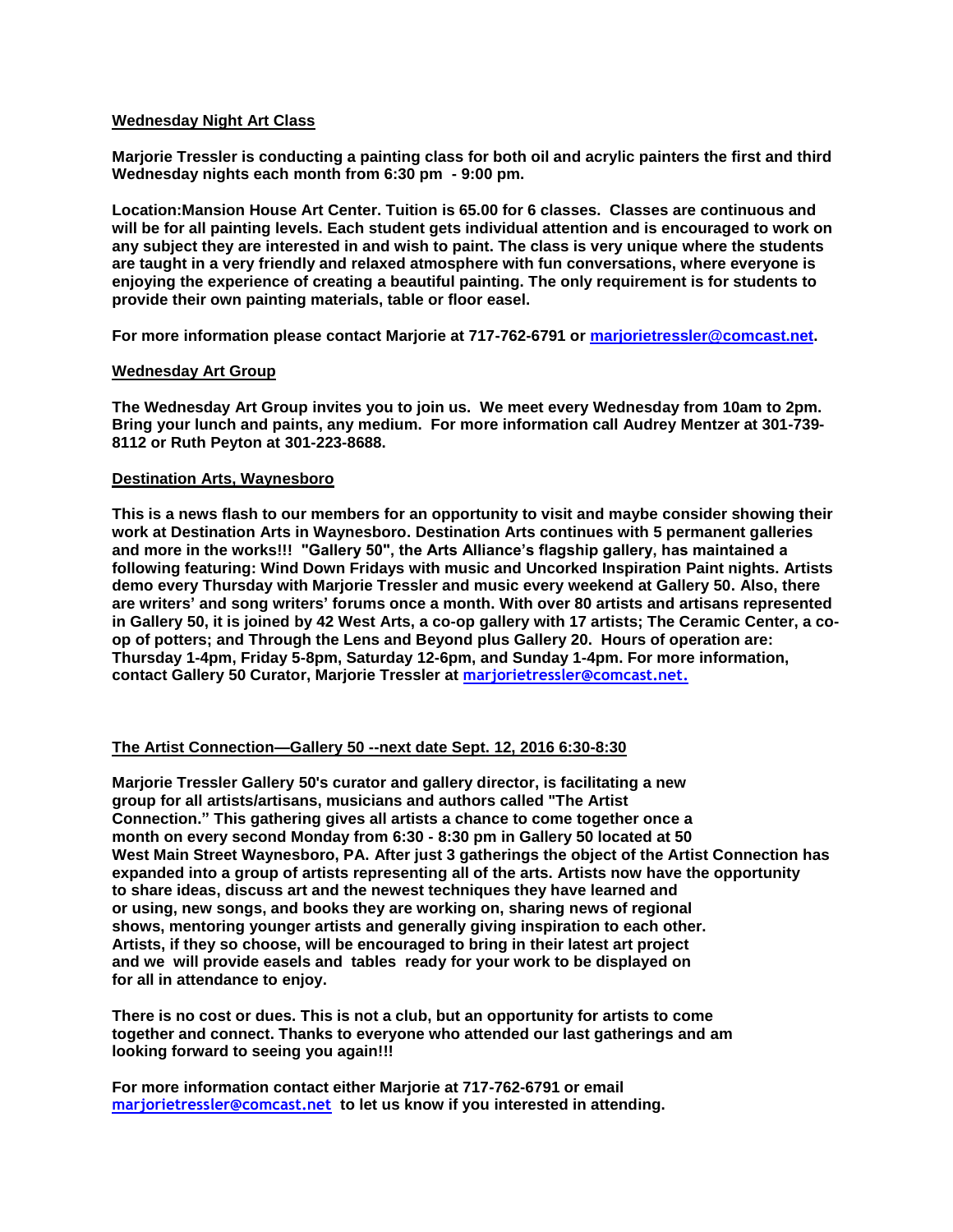

**After several requests for a day class in addition to her current Wednesday evening class;** 

**on Thursdays, Marjorie Tressler has decided to conduct a new oil and acrylic class in Gallery 50, located at 50 West Main St. Waynesboro,, PA.** 

**This class will be held on Thursday mornings from 9am to 11:30 and be continuous throughout the year. The cost is the same as her current class: \$65 for 6 classes and are for ALL painting levels. The only requirement is for students to provide their own painting** 

**materials and table easels. We have floor easels available. For more information please contact Marjorie at 717-762-6791. [marjorietressler@comcast.net](mailto:marjorietressler@comcast.net)**



#### **42 West Arts Gallery**

**A spin off of Destination Arts is located at 42 W. Main Street, Waynesboro, Pa is now accepting 3D artists, sculptures, and fine art crafters etc. to join our Art Gallery call 717-762-8394**

**Music and Wine offered every Friday night 5 - 8pm during the Gallery Walk at 42 West Arts. Art, and craft demonstrations by member artists every Saturday afternoon.**

**Donna Bingaman will be teaching oil and acrylic painting classes every Wednesday at 42 West Arts, Main Street Waynesboro from** 

**12 - 3pm. The cost is \$15 per class. Sign up for as many as you like or continue as long as you like. Easels, tables and chairs available. Paint in a relaxed, fun, and casual atmosphere. All skill levels welcome.** 

**For more information contact: Denny & Donna Bingaman 717-762-8394 [artsyfolks@embarqmail.com](mailto:artsyfolks@embarqmail.com)**

#### **32nd Annual Exhibition Miniature Art 2016**

**The location is: Council for the Arts 81 N. Main Street, Chambersburg, PA 17201 Contact 717-264-6883 or gallery@councilforthearts.net for information. The website address is www.councilforthearts.net. Deadline for entries is September 30.**

**The Bettie Jane Cancer Foundation Fifth Annual Dinner and Silent Auction Gala Date: November 12 Location: Dutch's Daughter Restaurant in Braddock Heights, MD. They are seeking donations for silent auction. Tickets for the dinner are \$55 per person. Contact 301-473-5354 or bj@bettiejanecancerfoundation.com for information.**

**Artists Looking for Artists and Models for Wednesday Portrait Group Hagerstown YMCA Wednesday Mornings 9:30am—12:30pm Contact: Donna Mason: 301-791-6719 or [donnamasonart@yahoo.com](mailto:donnamasonart@yahoo.com)**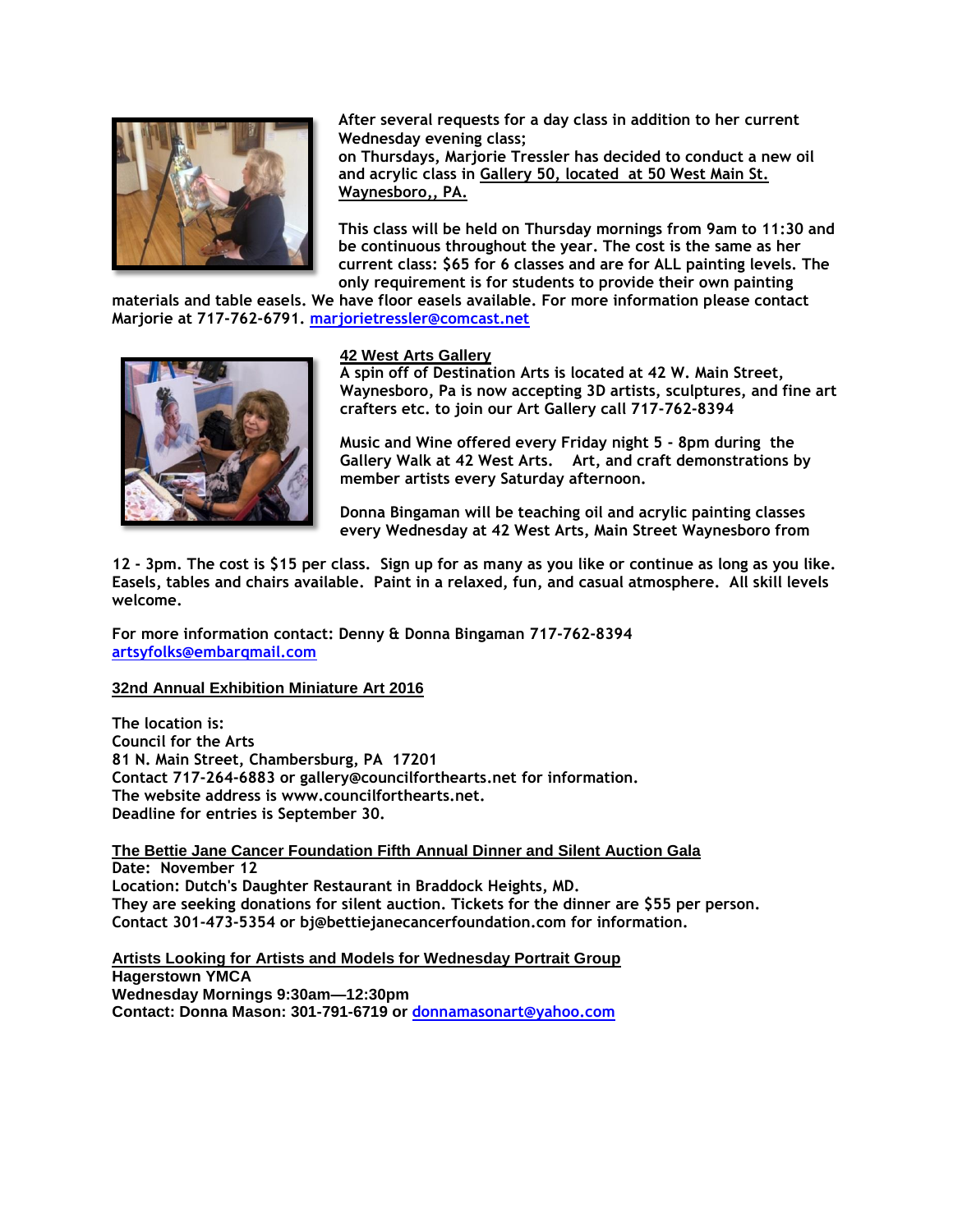## **Valley Art Association 2016 – 2017 Meeting Schedule**

**September 28 – Rebecca Pearl October – Michael Davis November – Laura Shindel -- Printmaking**

**January the "Parade" presentation February – Jody Wright March -- ? April -- ?**

## **2016 Meritus Art In The Hallways Schedule**

**December** Bill Davis

 **August Marjorie Tressler September Donna Bingaman October Sharon Benoit November Carol Miller**

### **2016 Chambersburg Hospital Artist of the Month Schedule**

**August Donna Bingaman September Denny Bingaman October Jean Harshman November Kent Roberts December Lynda Cook**